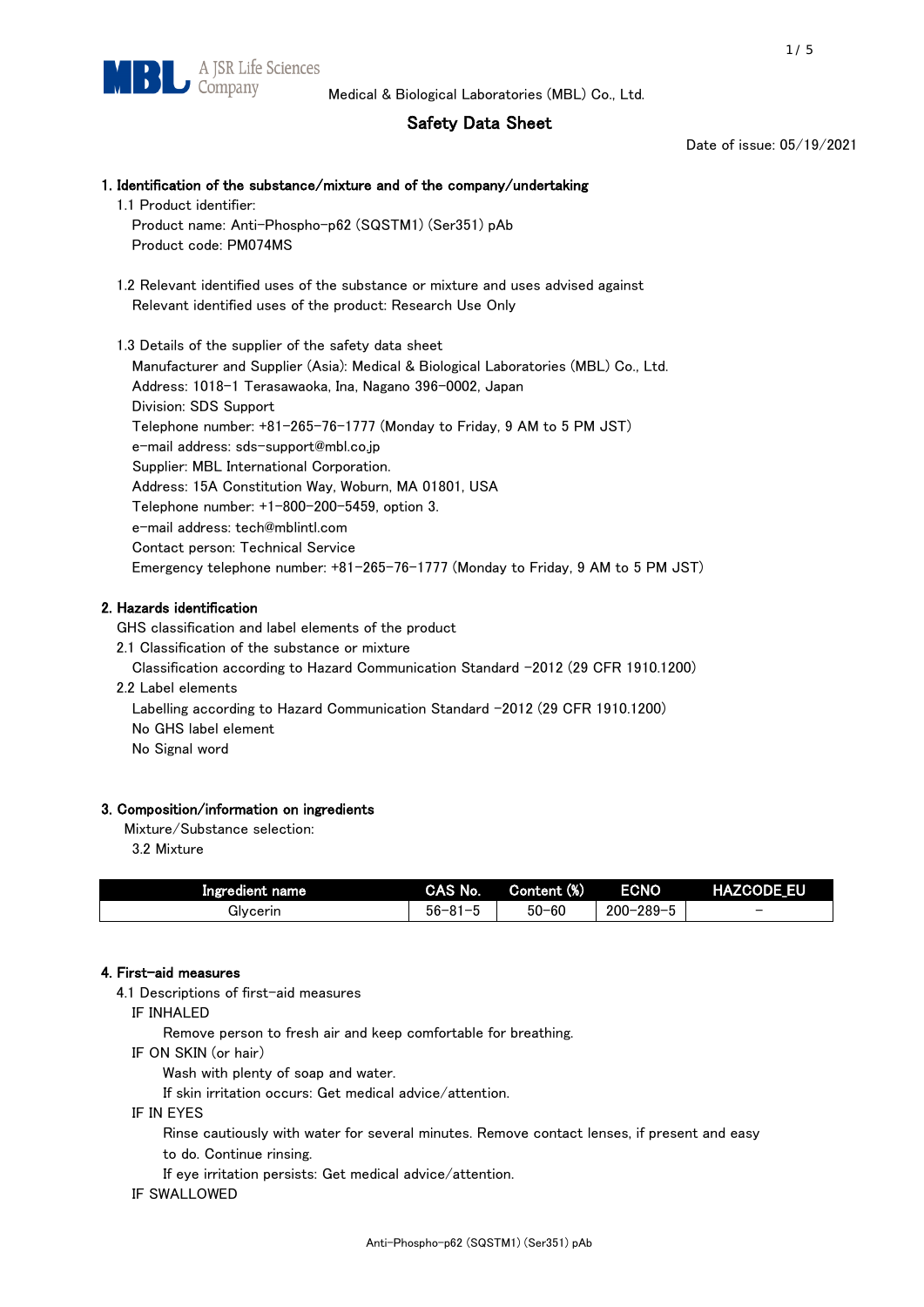Rinse mouth.

### 5. Fire-fighting measures

#### 5.1 Extinguishing media

Suitable extinguishing media

- Use appropriate extinguishing media suitable for surrounding facilities.
- Unsuitable extinguishing media

Unsuitable extinguishing media data is not available.

5.2 Specific hazards arising from the substance or mixture

Specific hazards arising from the substance or mixture is not available.

5.3 Advice for firefighters

Specific fire-fighting measures

Evacuate non-essential personnel to safe area.

#### 6. Accidental release measures

- 6.1 Personnel precautions, protective equipment and emergency procedures Wear proper protective equipment.
- 6.2 Environmental precautions

Prevent spills from entering sewers, watercourses or low areas.

6.3 Methods and materials for containment and cleaning up

- Absorb spill with inert material (dry sand, earth, et al), then place in a chemical waste container.
- 6.4 Reference to other sections

Refer to section 13

### 7. Handling and storage

 7.1 Precautions for safe handling Preventive measures (Safety treatments) Avoid contact with skin. Avoid contact with eyes. Safety measures data is not available. Any incompatibilities data is not available. Advice on general occupational hygiene Do not get in eyes, on skin, or on clothing. Do not eat, drink or smoke when using this product. Wash hands thoroughly after handling. 7.2 Storage Conditions for safe storage Keep container tightly closed.

Keep cool. Protect from sunlight.

Container and packaging materials for safe handling data is not available.

7.3 Specific end use(s)

Research use only.

#### 8. Exposure controls/personal protection

 8.1 Control parameters Adopted value Adopted value in ACGIH is not available. OSHA-PEL (Glycerin)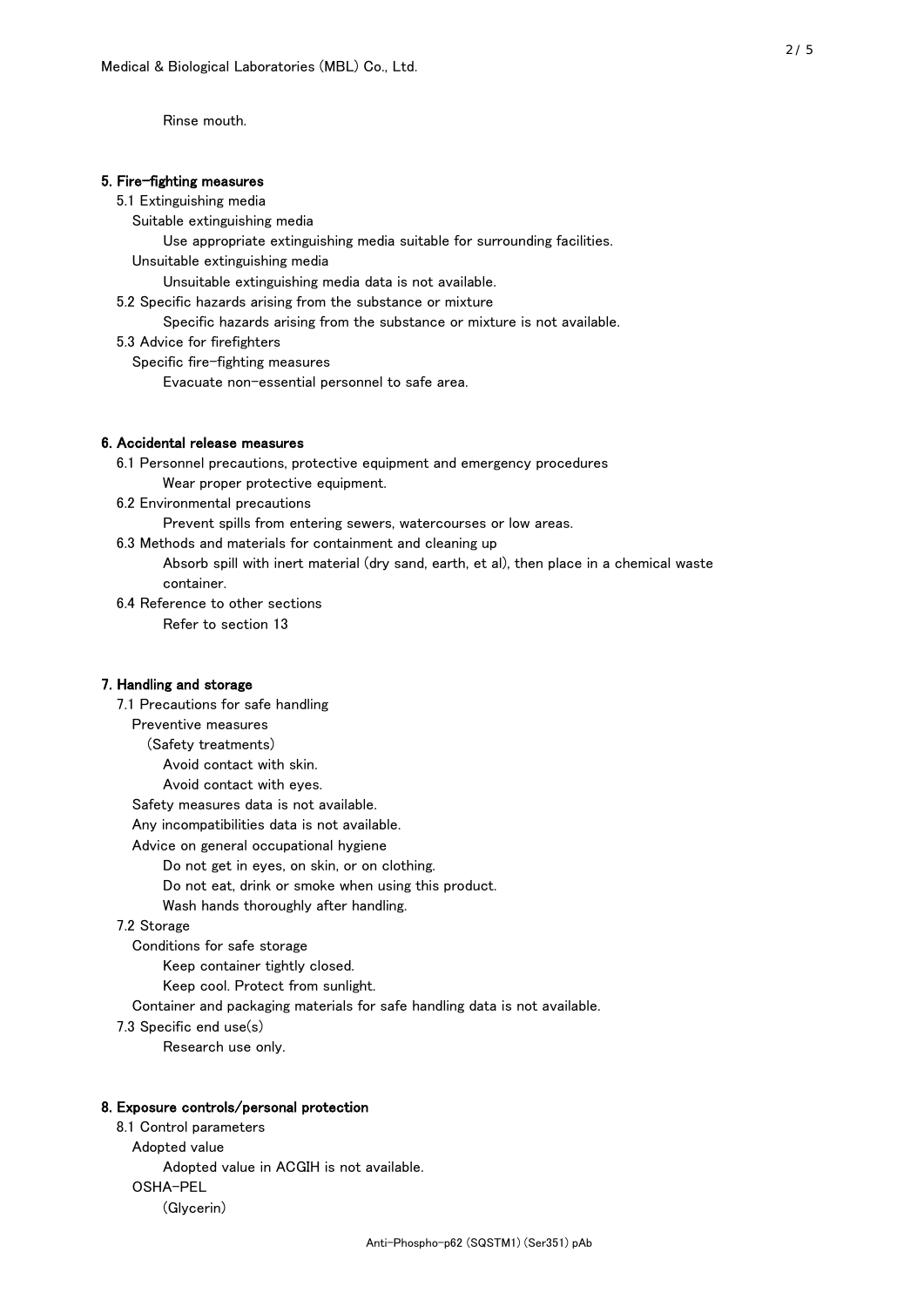TWA: 15mg/m3 (Total dust) TWA: 5mg/m3 (Respirable fraction) NIOSH-REL (Glycerin) See Appendix D 8.2 Exposure controls Appropriate engineering controls Do not use in areas without adequate ventilation. Washing facilities should be available. Individual protection measures Hand protection Wear protective gloves. Eye protection Wear eye/face protection. Skin and body protection Wear protective clothing.

## 9. Physical and Chemical Properties

 9.1 Information on basic physical and chemical properties Physical state: Liquid Color: Colorless Odor data is not available. Melting point/Freezing point data is not available. Boiling point or initial boiling point data is not available. Flammability (gases, liquids and solids) data is not available. Lower and upper explosion limit/flammability limit data is not available. Flash point data is not available. Auto-ignition temperature data is not available. Decomposition temperature data is not available. pH: Neutral Kinematic viscosity data is not available. Solubility: Water solubility: miscible Solubility in solvent data is not available. n-Octanol/water partition coefficient data is not available. Vapor pressure data is not available. Density and/or relative density data is not available. Oxidising properties data is not available. No Particle characteristics data is not available. 9.2 Other information Other information is not available. 10. Stability and Reactivity 10.1 Reactivity Reactivity data is not available.

10.2 Chemical stability

Stable under normal storage/handling conditions.

10.3 Possibility of hazardous reactions

Possibility of hazardous reactions data is not available.

10.4 Conditions to avoid

Conditions to avoid data is not available.

10.5 Incompatible materials

Incompatible materials data is not available.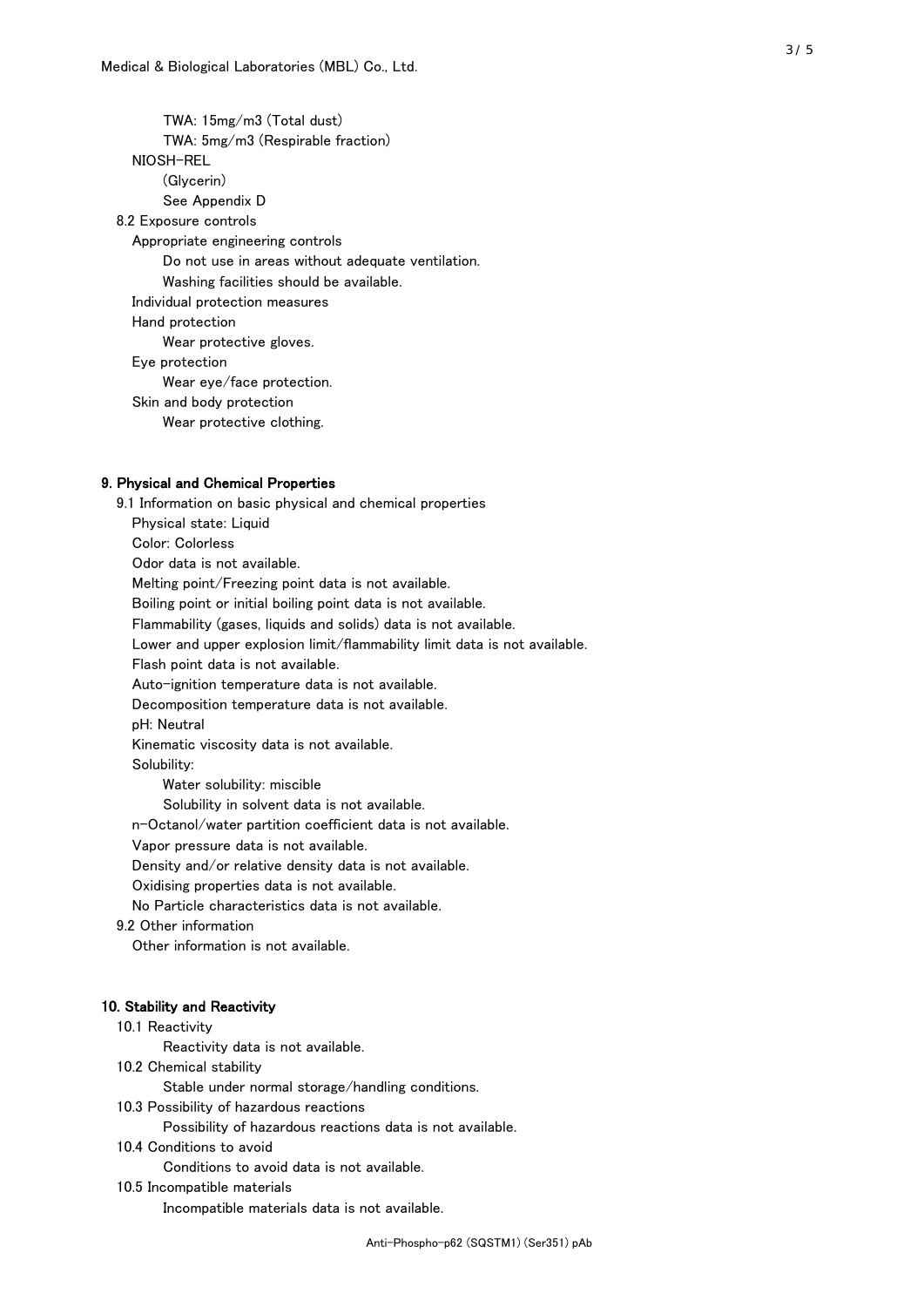10.6 Hazardous decomposition products Hazardous decomposition products data is not available.

## 11. Toxicological Information

 11.1 Information on toxicological effects Acute toxicity data is not available. Irritant properties Skin corrosion/irritation data is not available. Serious eye damage/irritation data is not available. Allergenic and sensitizing effects data is not available. Mutagenic effects data is not available. Carcinogenic effects data is not available. Teratogenic effects data is not available. Reproductive toxicity data is not available. STOT

STOT-single exposure data is not available.

STOT-repeated exposure data is not available.

Aspiration hazard data is not available.

#### 12. Ecological Information

12.1 Ecotoxicity

Ecotoxicity data is not available.

Water solubility

(Glycerin)

miscible (ICSC, 2006)

12.2 Persistence and degradability

Persistence and degradability data is not available.

12.3 Bioaccumulative potential

(Glycerin)

log Pow=-1.76 (ICSC, 2006)

12.4 Mobility in soil

Mobility in soil data is not available.

12.7 Other adverse effects

Ozone depleting chemical data is not available.

#### 13. Disposal considerations

 Description of waste residues and information on their safe handling and methods of disposal, including the disposal of any contaminated packaging

13.1 Waste treatment methods

Dispose of contents/container in accordance with local/national regulation.

Contaminated packing

Dispose of container after using the contents completely.

#### 14. Transport Information

 UN No., UN CLASS 14.1 UN No. or ID No.: Not applicable Not applicable to IMDG Code Not applicable to IATA Dangerous Goods Regulations

 14.5 Environmental hazards MARPOL Annex III - Prevention of pollution by harmful substances Marine pollutants (yes/no): no